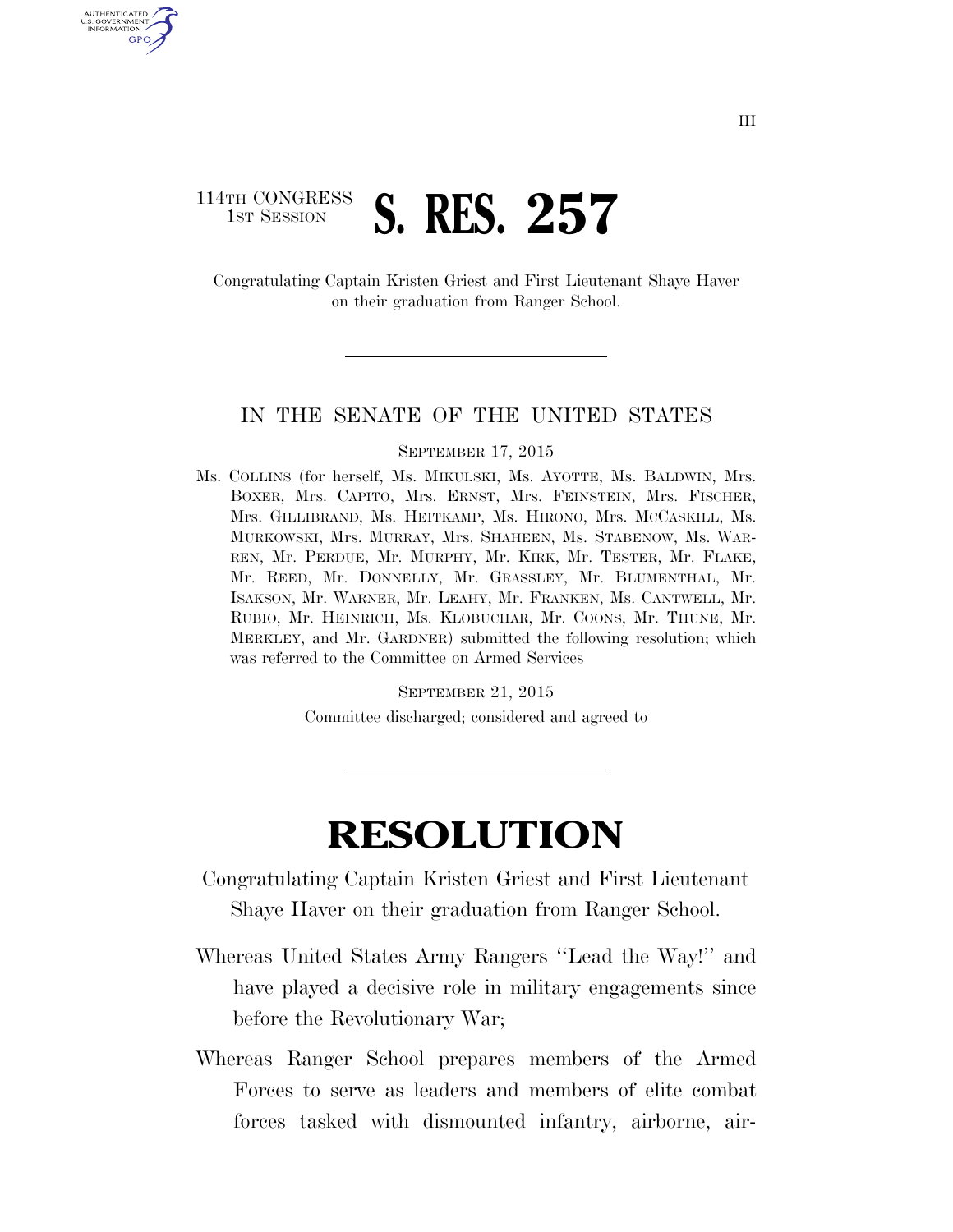mobile, amphibious, and independent squad and platoonsize operations;

- Whereas Ranger School is one of the toughest training courses for which a member can volunteer, with three phases testing a member's ability to patrol, navigate, mountaineer, and execute combat arms functional skills;
- Whereas students in Ranger School train to exhaustion, pushing the limits of their minds and bodies;
- Whereas although many members apply to Ranger School, fewer than 45 percent, on average, possess the mental and physical toughness required to earn the highly coveted Ranger tab signifying graduation from the School;
- Whereas Captain Kristen Griest and First Lieutenant Shaye Haver braved the rigors of Ranger School, becoming the first women to successfully earn the Ranger tab;
- Whereas they stood shoulder-to-shoulder with their fellow members, carrying their own weight and, at times, the weight of others;
- Whereas their personal courage, sacrifices, and extraordinary leadership skills establish them as role models for women and men alike, proving that skill, not gender, determines military aptitude and success; and
- Whereas, as graduates of the United States Military Academy, they exemplify the time-honored creed of ''Duty, Honor, Country'', and will continue to shape the future of our military and the Rangers in the years to come: Now, therefore, be it
	- 1 *Resolved,* That the Senate—
	- 2 (1) honors and recognizes the patriotism and 3 historic contributions to the United States by Cap-